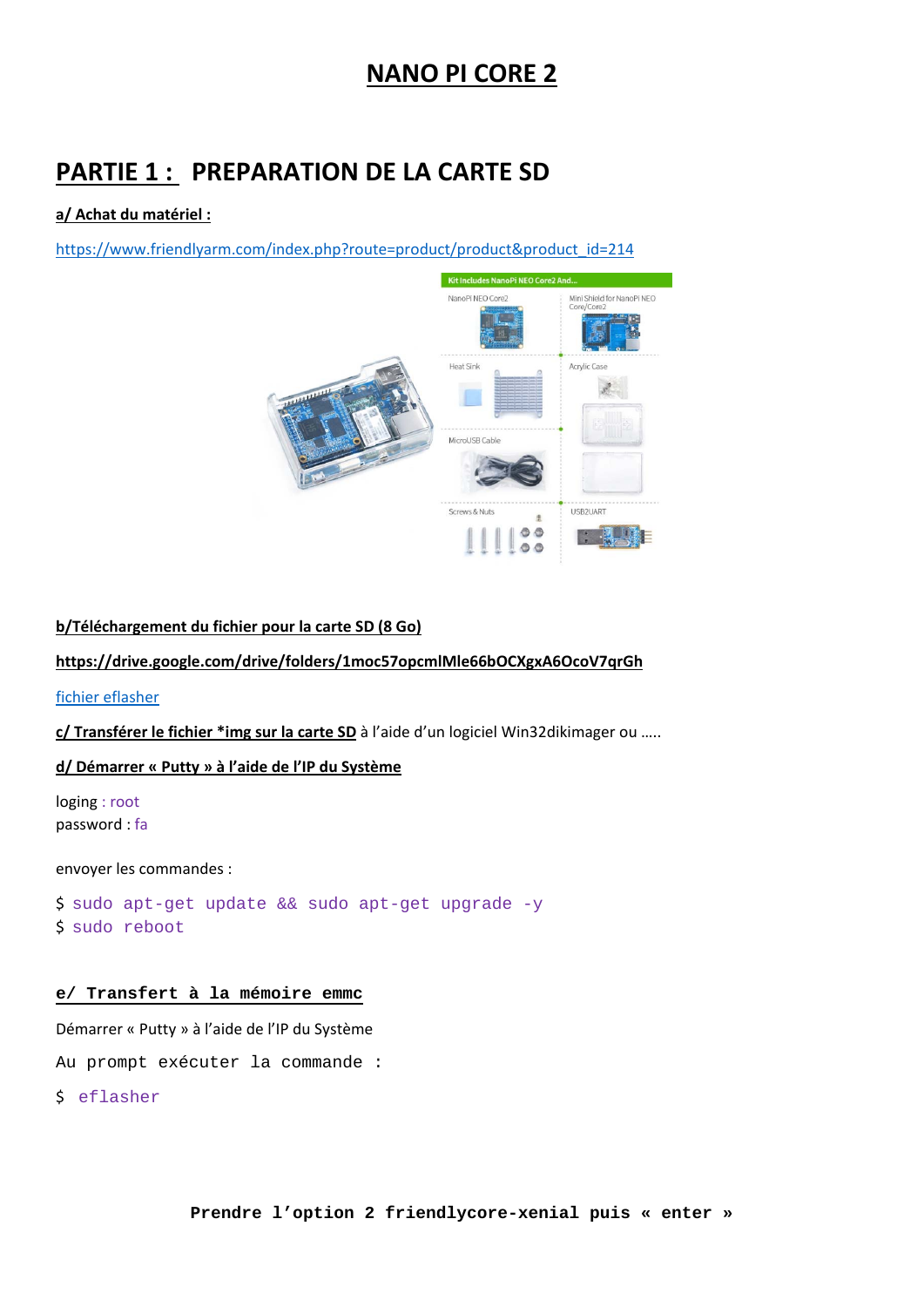





\$ **sudo reboot et enlever la SD** 

### **PARTIE 2: PROGRAMMATION XFCE4**

Au prompt exécuter les commandes :

\$ sudo apt-get update && sudo apt-get upgrade -y Aux demandes répondre 2 fois « N »

\$ sudo reboot

Au prompt exécuter les commandes :

```
login : pi
password : pi 
$  sudo apt-get install xorg lightdm xfce4 tango-icon-theme
```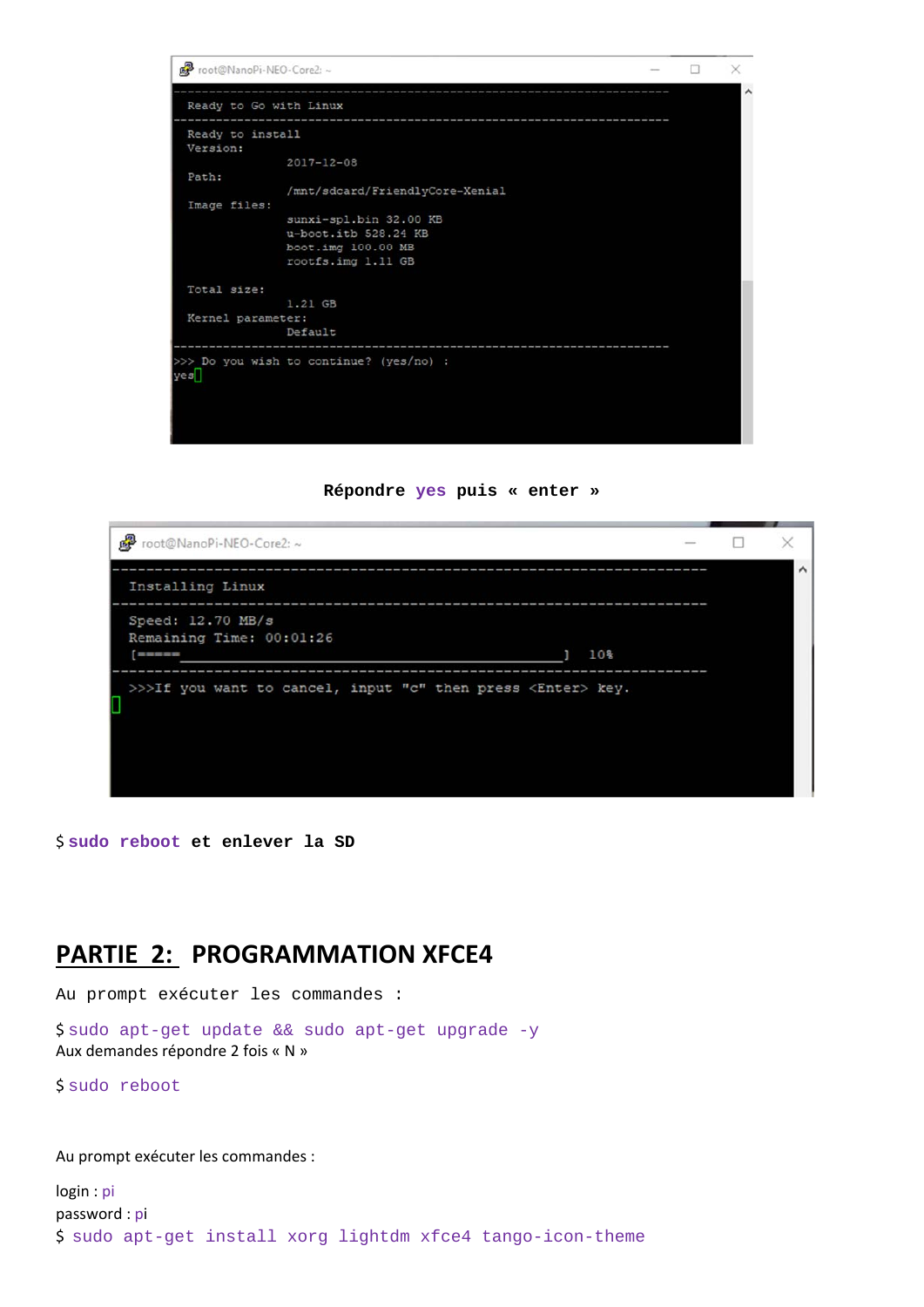```
$  sudo apt-get install gnome-icon-theme 
$  sudo reboot
```

```
Au prompt exécuter les commandes :
```

```
login : pi
password : pi
$  sudo apt-get install tightvncserver -y 
$  sudo apt-get install tightvncserver xfonts-base -y 
$  vncserver :1
```
Mot de passe :xxx Verify : xxxx Puis répondre « n »



Lancer VNCVIEWER à l'aide de l'IP

Prendre le bureau par défaut

Dans la fenêtre du bureau apparait une erreur

Ouvrir un terminal et entre la commande suivante :

\$ sudo chmod 755 /home/pi/.cache/\*.\*

#### Puis dans un terminal :

\$ sudo npi-config



Choisir les options souhaitées : Wifi , langue, …. Puis : \$ sudo apt-get install mousepad -y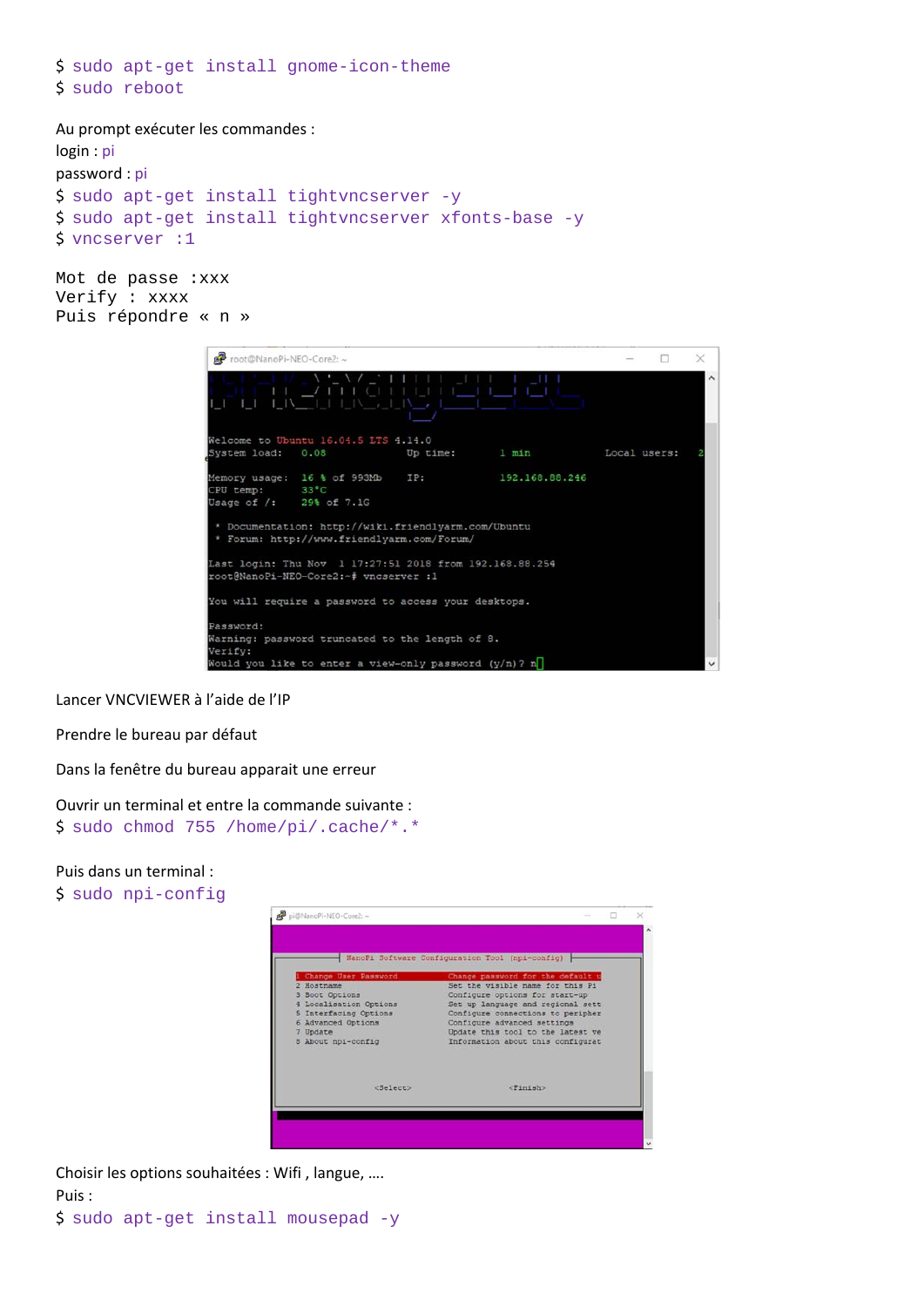```
$  sudo apt-get install screen
$  sudo apt-get install g++ -y 
$  sudo reboot
```
Au prompt exécuter les commandes :

login : root password : fa \$ vncserver :1

mot de passe :xxx Verify : xxxx Puis répondre « n »

\$ sudo nano /etc/systemd/system/vncserver@.service

```
Avec le contenu suivant :
```

```
[Unit]
Description=Service de bureau à distance (VNC) 
After=syslog.target network.target
```

```
[Service] 
Type=forking 
User=pi 
PAMName=login 
PIDFile=/home/pi/.vnc/%H:%i.pid 
ExecStartPre=-/usr/bin/vncserver -kill :%i > /dev/null 2>&1 
ExecStart=/usr/bin/vncserver -depth 24 -geometry 1600x1000 :%i 
ExecStop=/usr/bin/vncserver -kill :%i
```

```
[Install] 
WantedBy=multi-user.target
```
\$ sudo systemctl daemon-reload && sudo systemctl enable vncserver@1.service \$ sudo chmod 777 /etc/systemd/system/vncserver@.service \$ sudo reboot

### **PARTIE 2: INSTALLATION MMDVMHost**

Démarrer « Putty » à l'aide de l'IP du Système

Description=MMDVM Host Service

```
Au prompt exécuter les commandes : 
login : pi
password : pi
$  sudo mkdir Applications (ou autre modifié le mmdvmhost en conséquence)
```

```
$  cd Applications 
$  sudo git clone https://github.com/g4klx/MMDVMHost.git 
$  cd MMDVMHost 
$  sudo make 
$  sudo nano /lib/systemd/system/mmdvmhost.service 
[Unit]
```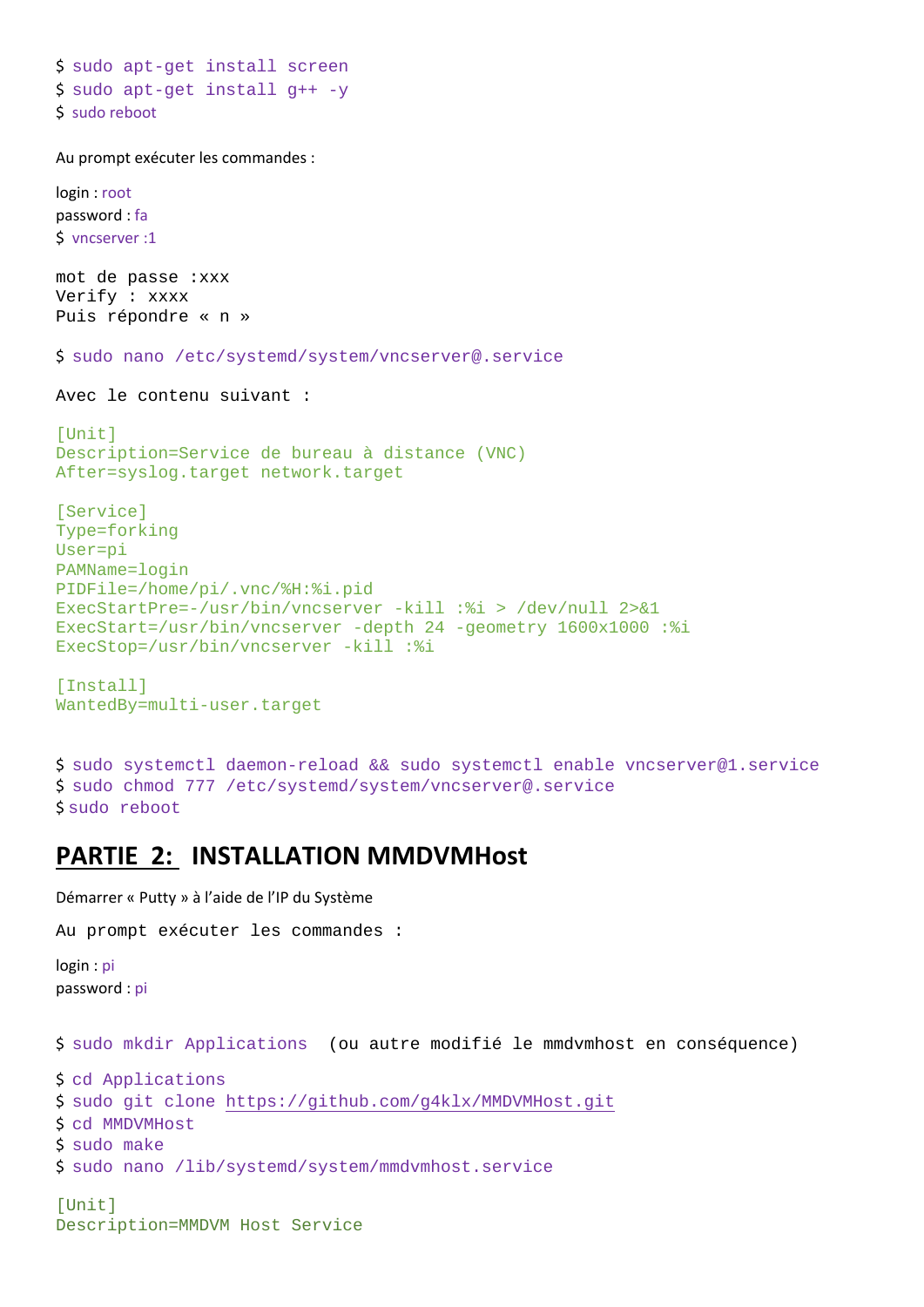After=syslog.target network.target

```
[Service] 
User=root 
WorkingDirectory=/home/pi/Applications/MMDVMHost 
ExecStart=/usr/bin/screen -S MMDVMHost -D -m 
/home/pi/Applications/MMDVMHost/MMDVMHost /home/pi/MMDVM.ini 
ExecStop=/usr/bin/screen -S MMDVMHost -X quit
```
[Install] WantedBy=multi-user.target

```
$  sudo chmod 755 /lib/systemd/system/mmdvmhost.service 
$  cd /etc 
$  sudo ln -s /lib/systemd/system/mmdvmhost.service 
/etc/systemd/system/mmdvmhost.service 
$  sudo systemctl daemon-reload 
$  sudo reboot
```

```
Lancer VNCviewer
```

```
Préparer les « autostart »
```

| Applications all Session et démarrage.<br>C Lancer le programme.                                              | M RPIethernet50 (pi's X desktop (NanoPi-NEO-Core2:1)) - VNC Viewer                                                                                                        | 05:07<br>B                                                                                                                                                                                                                                                                                                                                                 |
|---------------------------------------------------------------------------------------------------------------|---------------------------------------------------------------------------------------------------------------------------------------------------------------------------|------------------------------------------------------------------------------------------------------------------------------------------------------------------------------------------------------------------------------------------------------------------------------------------------------------------------------------------------------------|
| <b>Ell</b> Érrulateur de Terminal<br>- Gestionnaire de fichiers<br>Client de messagerie<br>(1) Navigateur Web |                                                                                                                                                                           |                                                                                                                                                                                                                                                                                                                                                            |
| <b>Parametries</b><br>٠                                                                                       | <sup>131</sup> Gestionnaire de paramètres                                                                                                                                 | * D X<br>딞<br>Session at demarrage                                                                                                                                                                                                                                                                                                                         |
| Accessores<br>٠<br><b>Bureautique</b><br>Multimedia                                                           | <b>C3</b> Accessbité<br><b>Affichage</b><br>Apparence                                                                                                                     | Session et démarrage<br>Personnaliser le démarrage du bureau et l'écran de démarrage                                                                                                                                                                                                                                                                       |
| Système<br>٠<br>À propos de Xfce<br>Déconnexion                                                               | Applications favorities<br><b>El Bureau</b><br>mixi Clavier                                                                                                               | Principal Erran de démarrage Démarrage automatique d'application Session Avancé<br>Ci-dessous la liste des applications qui seront lancées<br>automatiquement lorsque vous vous connectez à votre bureau<br>Xfce, en plus des applications qui ont été enregistrées lorsque<br>yous yous êtes déconnecté la dernière fois. Les applications en<br>$\alpha$ |
| Répertoire<br>personnel                                                                                       | Disques amoubles at medias<br><b>EX Economiseur d'écran</b><br>Editour de paramètres<br>Cr Edteur de type MIME<br>Espaces de traval<br><b>RK</b> Gestionnaire de fanátres | Italique appartiennent à un autre environnement de bureau.<br>mais your necessary training for articles of since in couldn't<br>Alouter une application<br>□ → AT-SPID-B SED<br>□ <sup>图</sup> Economise<br>Nove 1<br>tighvncserver<br><b>Z</b> in Network II<br>Description:<br><b>D</b> @ PolicyKit A                                                    |
|                                                                                                               | Gestionnaire de fichiers<br><b>IF's Network Connections</b><br>٥<br>Notifications<br>Cui Online Accounts<br>Peaufinage des fenêtres                                       | □ → Print Ques<br>Commande: vncserver :1<br>El $\circledcirc$ Système o<br>□ ◆ xrcz voia<br>Itimedia keys<br>4 <sup>3ge</sup><br><b>X</b> Sancel<br><b>Z</b> <i>El Xfsettings</i><br>Or Certificate and Key Storage (GNOME Keyring: PKCS#11 Component)<br>٠                                                                                                |
|                                                                                                               | L. Préférences de libra.<br>Préférences d'Orage<br>Printers                                                                                                               | $\mathbf{r}$<br>mm flamming 197 (un)<br>$M = 0.001$                                                                                                                                                                                                                                                                                                        |
|                                                                                                               | to Session et démarrage<br><sup>14</sup> Souris et pavé tactée<br>w Tableau de bord                                                                                       | <b>II</b> Help<br>X Oole                                                                                                                                                                                                                                                                                                                                   |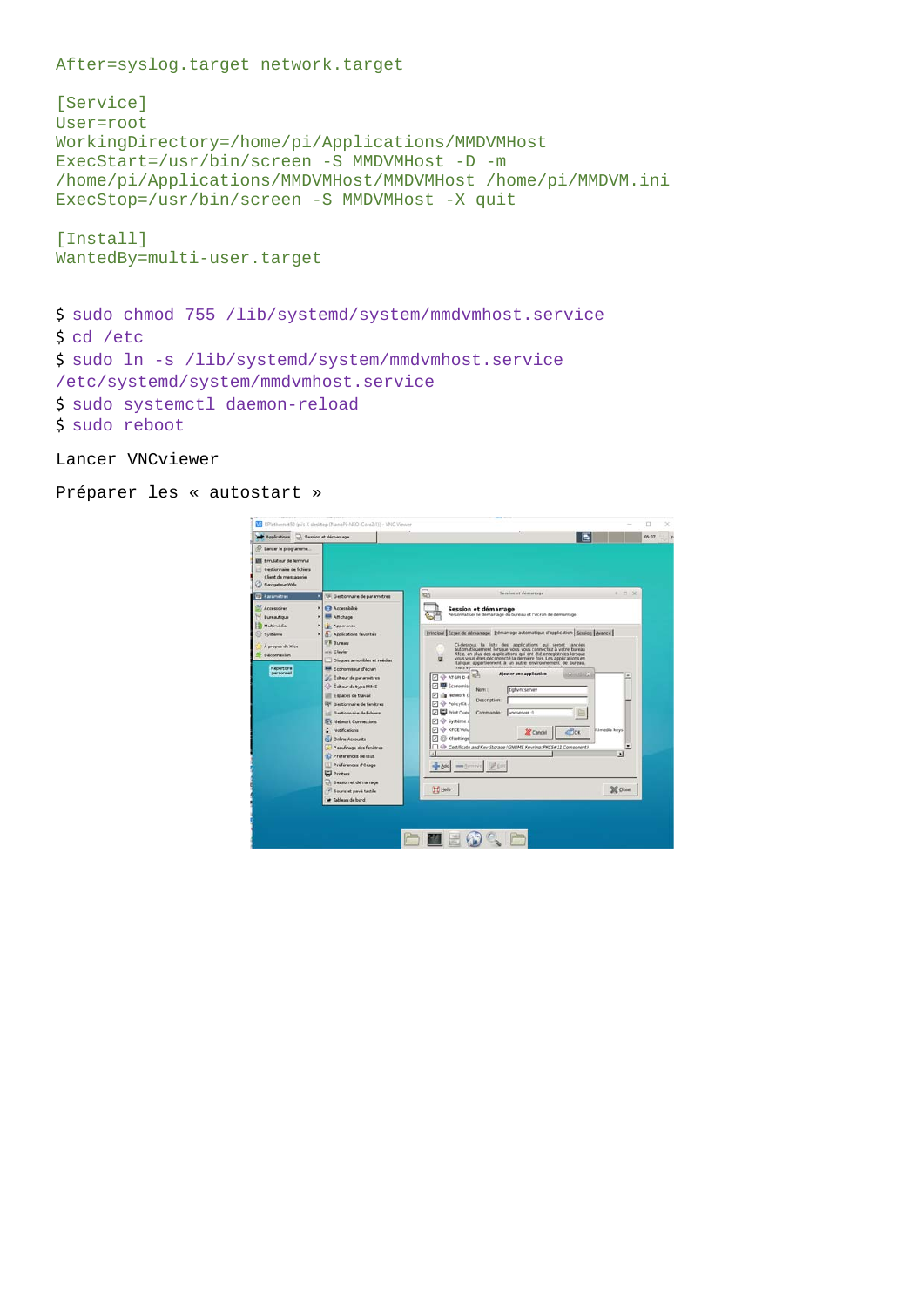

# **PARTIE 3: INSTALLATION RAMDISK/MMDVM.ini**

```
Ouvrir un terminal « Putty » 
login : pi
password : pi
Au prompt exécuter les commandes : 
\text{S} cd /
$  sudo mkdir /ramdisk 
$  sudo nano /etc/fstab 
ajouter à la fin 
$  tmpfs /ramdisk tmpfs nodev,nosuid,size=10M 0 0 
\frac{1}{5} sudo mount -a
$  cd /home/pi 
$  sudo nano MMDVM.ini 
[General] 
Callsign=F**** 
Id = 2*******Timeout=240 
Duplex=1 
# ModeHang=10 
RFModeHang=300
```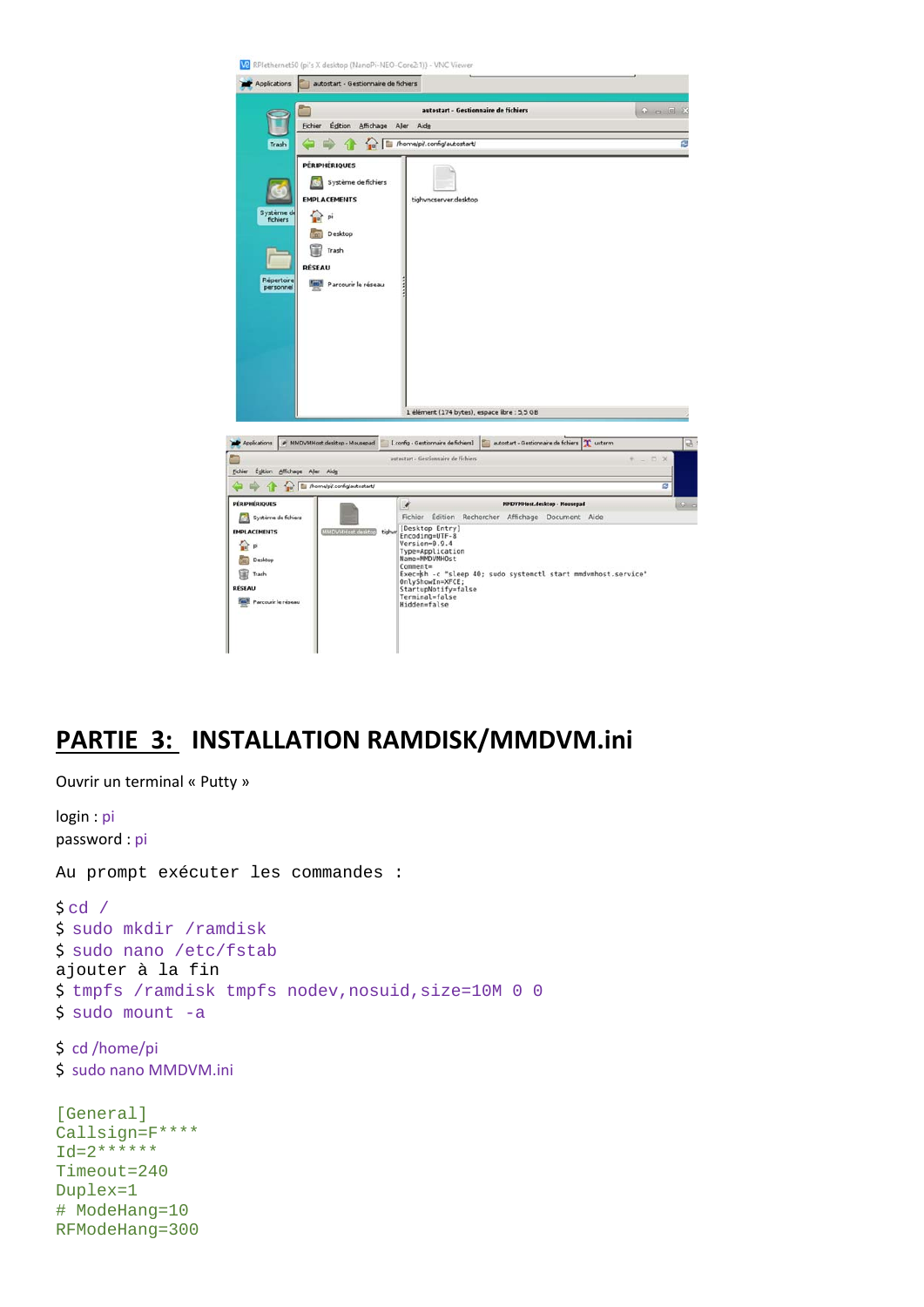```
NetModeHang=300 
Display=Nextion 
Daemon=0 
[Info] 
RXFrequency=434775000 
TXFrequency=439775000 
Power=1 
Latitude=0.00000 
Longitude=0.00000 
Height=0 
Location= 
Description=Multi-Mode Repeater 
URL=www.google.co.uk 
[Log] 
# Logging levels, 0=No logging 
DisplayLevel=1 
FileLevel=1 
FilePath=/ramdisk 
FileRoot=MMDVM 
[CW Id] 
Enable=0 
Time=10 
# Callsign= 
[DMR Id Lookup] 
File=/DMRIds.dat 
Time=24 
[NXDN Id Lookup] 
File=/home/pi/NXDN.csv 
Time=24 
[Modem]
# Port=/dev/ttyACM0 
Port=/dev/ttyUSB0 
# Port=\\.\COM3 
Protocol=uart 
# Address=0x22 
TXInvert=1 
RXInvert=0 
PTTInvert=0 
TXDelay=100 
RXOffset=-250 
TXOffset=-250 
DMRDelay=0 
RXLevel=50 
TXLevel=52 
RXDCOffset=0 
TXDCOffset=0 
RFLevel=100 
# CWIdTXLevel=50 
# D-StarTXLevel=50 
# DMRTXLevel=50 
# YSFTXLevel=50 
# P25TXLevel=50 
# NXDNTXLevel=50 
# POCSAGTXLevel=50 
RSSIMappingFile=RSSI.dat
```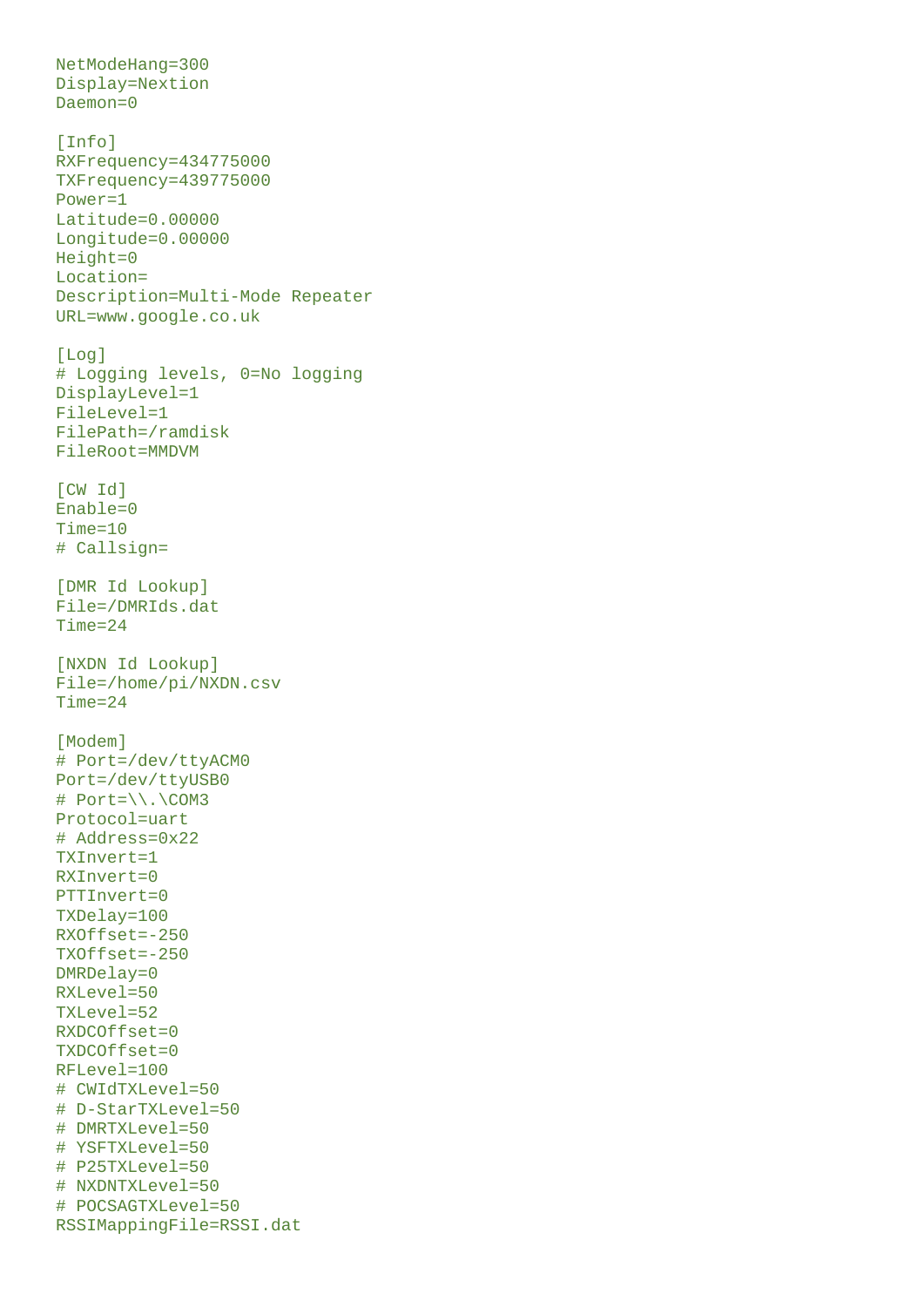```
Trace=0 
Debug=0 
[Transparent Data] 
Enable=0 
RemoteAddress=127.0.0.1 
RemotePort=40094 
LocalPort=40095 
[UMP] 
Enable=0 
# Port=\\.\COM4 
Port=/dev/ttyACM1 
[D-Star]
Enable=0 
Module=B 
SelfOnly=0 
AckReply=1 
AckTime=750 
ErrorReply=1 
RemoteGateway=0 
# ModeHang=10 
[DMR] 
Enable=1 
Beacons=0 
BeaconInterval=60 
BeaconDuration=3 
ColorCode=1 
SelfOnly=0 
EmbeddedLCOnly=0 
DumpTAData=1 
# Prefixes=234,235 
# Slot1TGWhiteList= 
# Slot2TGWhiteList= 
CallHang=3 
TXHang=4 
# ModeHang=10 
[System Fusion] 
Enable=0 
LowDeviation=0 
SelfOnly=0 
#DGID=1 
RemoteGateway=0 
# ModeHang=10 
[P25] 
Enable=0 
NAC=293 
SelfOnly=0 
OverrideUIDCheck=0 
RemoteGateway=0 
# ModeHang=10 
[NXDN] 
Enable=0 
RAN=1 
SelfOnly=0
```
RemoteGateway=0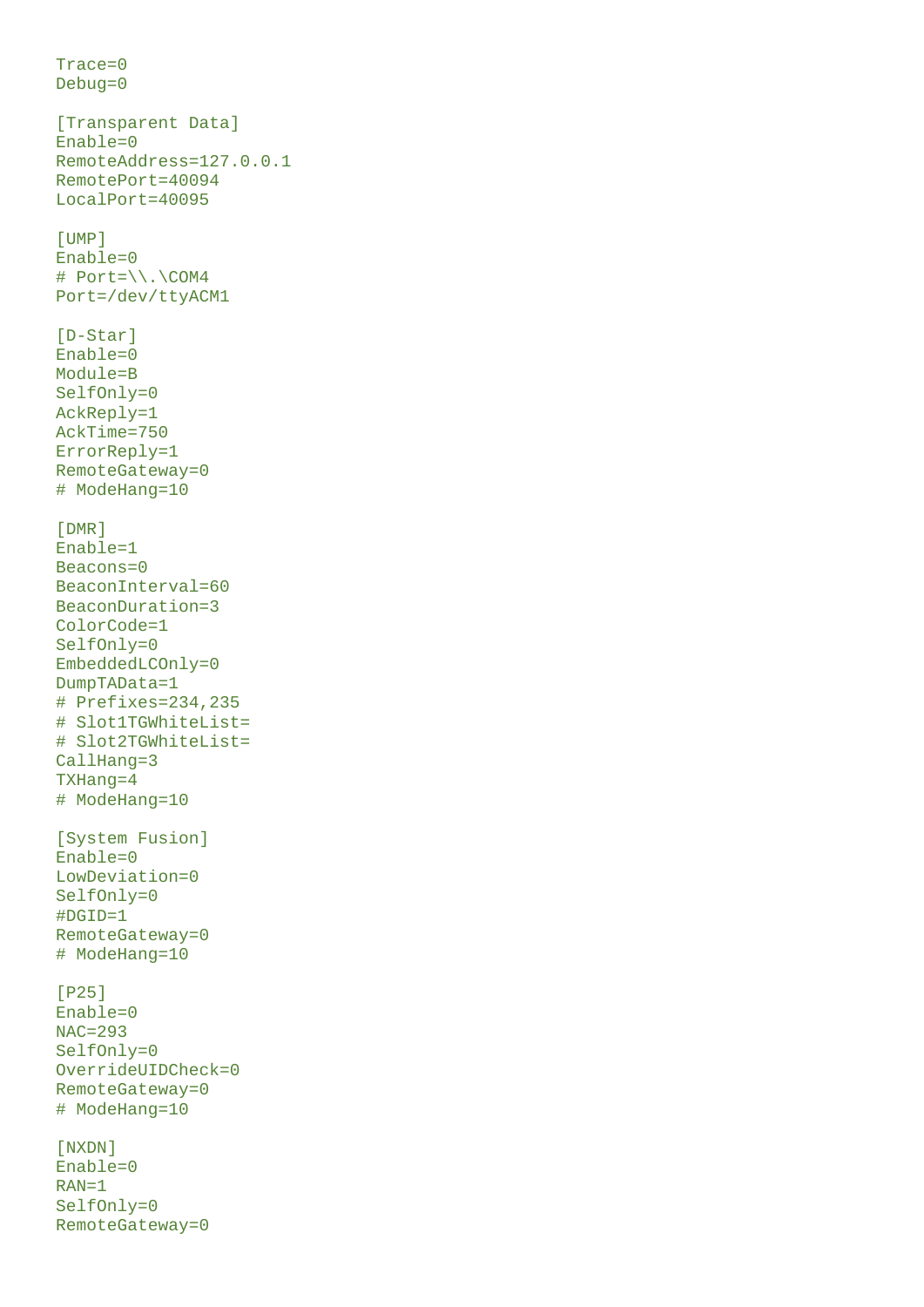```
# ModeHang=10 
[POCSAG]
Enable=0 
Frequency=439987500 
[D-Star Network] 
Enable=1 
GatewayAddress=127.0.0.1 
GatewayPort=20010 
LocalPort=20011 
# ModeHang=3 
Debug=0 
[DMR Network] 
Enable=1 
Address=44.131.4.1 
Port=62031 
Jitter=360 
Local=62032 
Password=passw0rd 
# Options= 
Slot1=1 
Slot2=1 
Debug=0 
[System Fusion Network] 
Enable=1 
LocalAddress=127.0.0.1 
LocalPort=3200 
GatewayAddress=127.0.0.1 
GatewayPort=4200 
ModeHang=20 
Debug=0 
[P25 Network] 
Enable=0 
GatewayAddress=127.0.0.1 
GatewayPort=42020 
LocalPort=32010 
# ModeHang=3 
Debug=0 
[NXDN Network] 
Enable=1 
LocalAddress=127.0.0.1 
LocalPort=14021 
GatewayAddress=127.0.0.1 
GatewayPort=14020 
ModeHang=20 
Debug=0 
[POCSAG Network] 
Enable=0 
LocalAddress=127.0.0.1 
LocalPort=3800 
GatewayAddress=127.0.0.1 
GatewayPort=4800 
# ModeHang=3 
Debug=0
```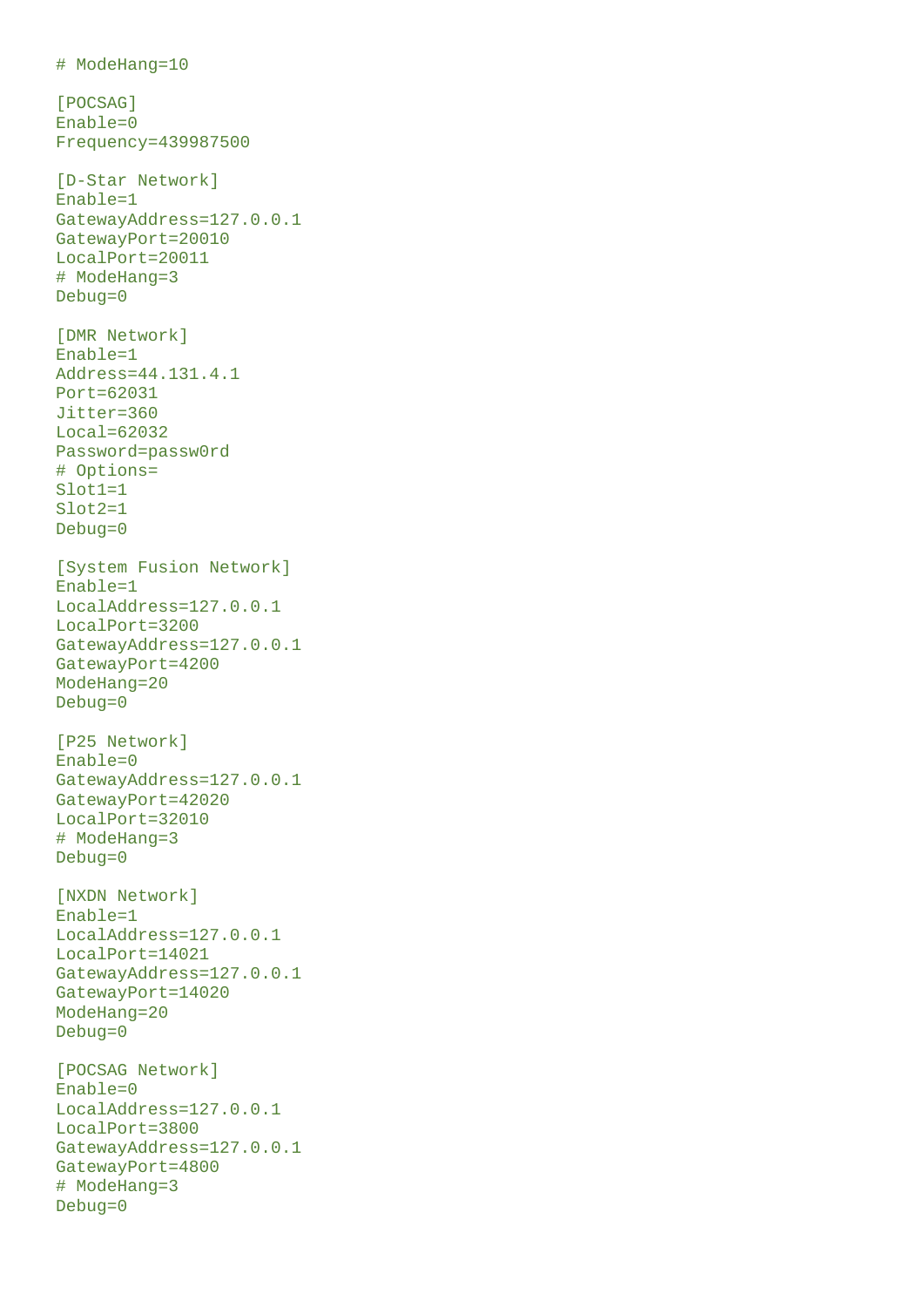```
[TFT Serial] 
# Port=modem 
Port=/dev/ttyAMA0 
Brightness=50 
[HD44780] 
Rows=4 
Columns=20 
# For basic HD44780 displays (4-bit connection) 
# rs, strb, d0, d1, d2, d3 
Pins=11,10,0,1,2,3 
# Device address for I2C 
I2CAddress=0x20 
# PWM backlight 
PWM=0PWMPin=21 
PWMBright=100 
PWMDim=16 
DisplayClock=1 
UTC=0[Nextion] 
Port=modem 
# Port=/dev/ttyUSB0 
Brightness=50 
DisplayClock=1 
UTC=0#Screen Layout: 0=G4KLX 2=ON7LDS 
ScreenLayout=3 
IdleBrightness=20 
[OLED] 
Type=3 
Brightness=0 
Invert=0 
Scroll=1 
[LCDproc] 
Address=localhost 
Port=13666 
#LocalPort=13667 
DimOnIdle=0 
DisplayClock=1 
UTC=0
```
\$ sudo reboot

## **PARTIE 4: INSTALLATION DASHBOARD**

```
$  sudo apt-get update && sudo apt-get upgrade -y 
$  sudo apt-get install apache2 -y 
$  sudo apt-get install php* libapache2-mod-php* -y 
$  sudo apt-get install libapache2-mod-php -y 
$  sudo chown -R www-data:pi /var/www/html/ 
$  sudo chmod -R 770 /var/www/html/
```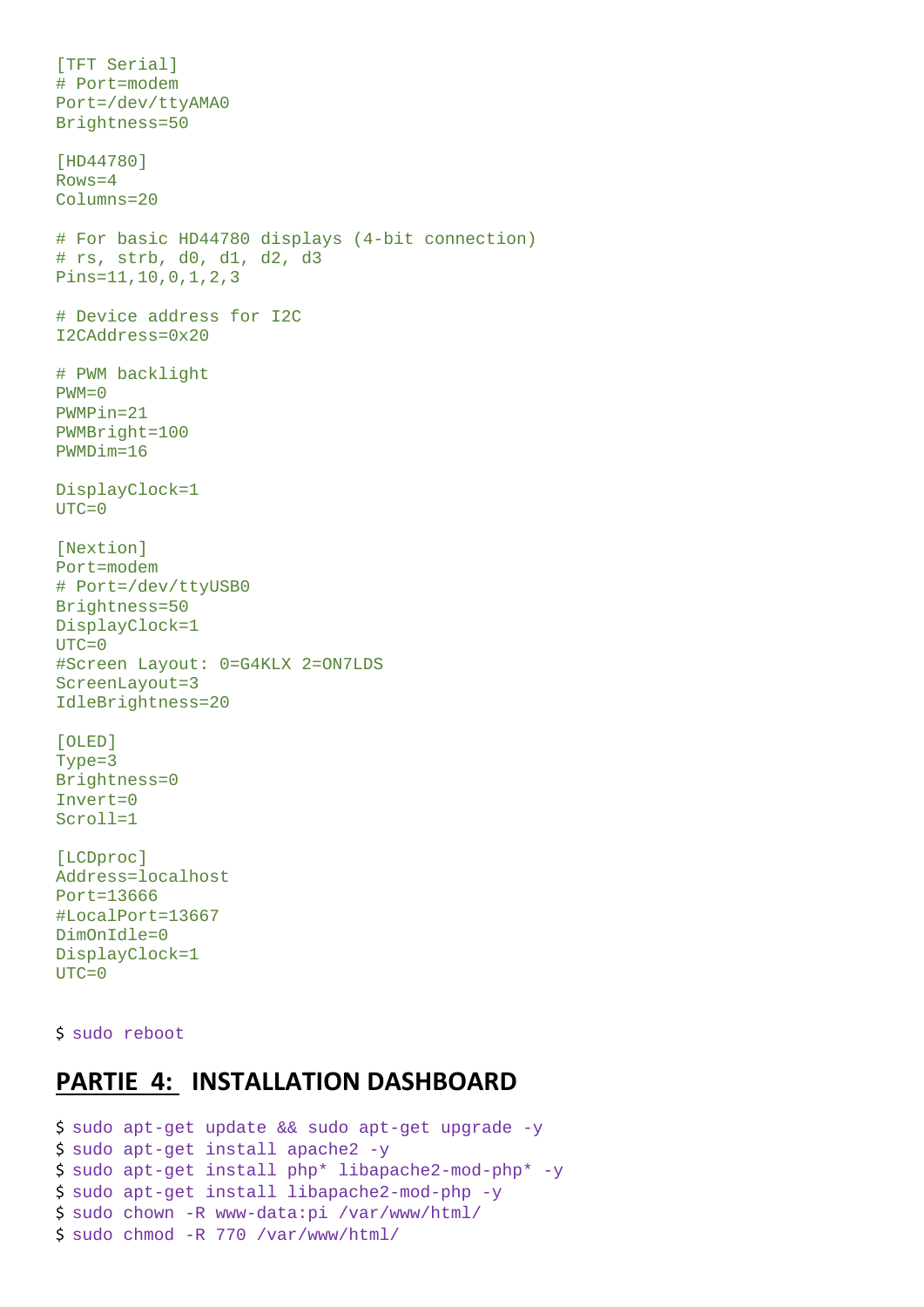```
$  cd /var/www/html/ 
5 rm *$  git clone https://github.com/dg9vh/MMDVMHost-Dashboard.git 
$  cd MMDVMHost-Dashboard 
\frac{\sin x}{x} /var/www/html/
$ cd. . .$  rm -rf MMDVMHost-Dashboard 
$  sudo nano /etc/sudoers 
ajouter 
$  www-data ALL=(ALL) NOPASSWD : ALL 
$  cd config 
$ sudo nano config.php 
<?php 
# This is an auto-generated config-file! 
# Be careful, when manual editing this! 
date_default_timezone_set('UTC'); 
define("MMDVMLOGPATH", "/ramdisk"); 
define("MMDVMLOGPREFIX", "MMDVM"); 
define("MMDVMINIPATH", "/home/pi/"); 
define("MMDVMINIFILENAME", "MMDVM.ini"); 
define("MMDVMHOSTPATH", "/home/pi/Applications/MMDVMHost"); 
define("ENABLEXTDLOOKUP", "on"); 
define("DMRIDDATPATH", "/home/pi/DMRIds.dat"); 
define("ENABLEYSFGATEWAY", "on"); 
define("YSFGATEWAYLOGPATH", "/home/pi/Applications/YSFClients/YSFGateway/"); 
define("YSFGATEWAYLOGPREFIX", "YSFGateway"); 
define("YSFGATEWAYINIPATH", "/home/pi/"); 
define("YSFGATEWAYINIFILENAME", "YSFGateway.ini"); 
define("YSFHOSTSPATH", "/home/pi/Applications/YSFClients/YSFGateway"); 
define("YSFHOSTSFILENAME", "YSFHosts.txt"); 
define("ENABLENXDNGATEWAY", "on"); 
define("NXDNGATEWAYLOGPATH", "/home/pi/Applications/NXDNClients/NXDNGateway"); 
define("NXDNGATEWAYLOGPREFIX", "NXDGateway"); 
define("NXDNHOSTPATH", "/home/pi/Applications/NXDNClients/NXDNGateway"); 
define("NXDNHOSTFILENAME", "NXDNHosts.txt"); 
define("NXDNGATEWAYINIPATH", "/home/pi/"); 
define("NXDNGATEWAYINIFILENAME", "NXDNGateway.ini"); 
define("LINKLOGPATH", "/var/log/opendv"); 
define("IRCDDBGATEWAY", "ircddbgateway"); 
define("TIMEZONE", "Europe/Paris"); 
define("LOGO", "on"); 
define("DMRPLUSLOGO", ""); 
define("BRANDMEISTERLOGO", ""); 
define("REFRESHAFTER", "30"); 
define("SHOWPROGRESSBARS", "on"); 
define("TEMPERATUREALERT", "on"); 
define("TEMPERATUREHIGHLEVEL", "65"); 
define("ENABLENETWORKSWITCHING", "off"); 
define("SWITCHNETWORKUSER", ""); 
define("SWITCHNETWORKPW", ""); 
define("ENABLEMANAGEMENT", "on"); 
define("VIEWLOGUSER", ""); 
define("VIEWLOGPW", ""); 
define("HALTUSER", ""); 
define("HALTPW", ""); 
define("REBOOTUSER", ""); 
define("REBOOTPW", ""); 
define("RESTARTUSER", "");
```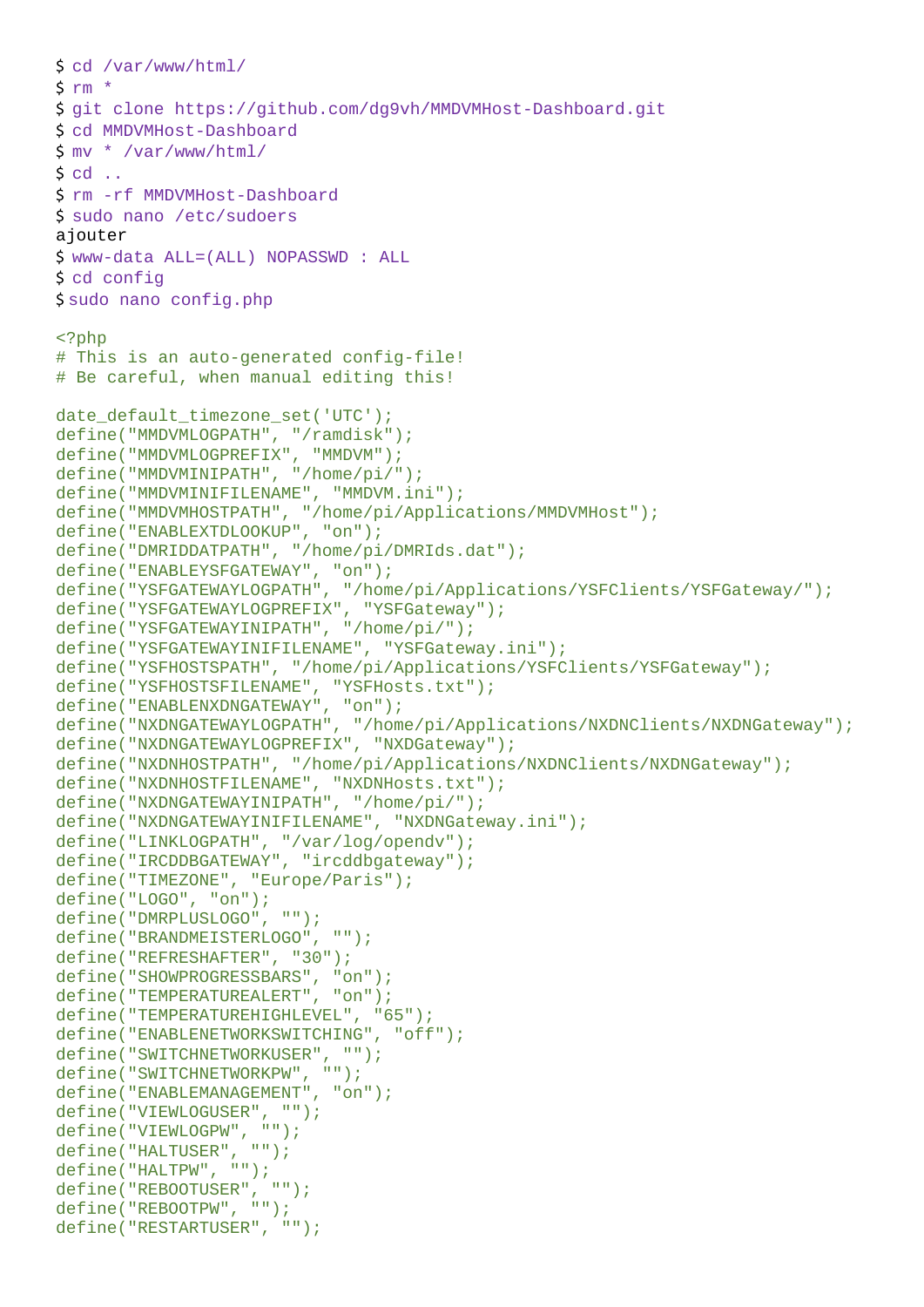```
define("RESTARTPW", ""); 
define("REBOOTMMDVM", "sudo systemctl restart mmdvmhost.service"); 
define("REBOOTSYS", "sudo reboot"); 
define("HALTSYS", "sudo halt"); 
define("POWERONLINEPIN", ""); 
define("POWERONLINESTATE", ""); 
define("SHOWQRZ", "on"); 
define("SHOWPROGRESSBARS", true); 
define("LHLINES", 40); 
?> 
$ cd. . .$  sudo mv setup.php setup.old
```
## **PARTIE 5 : MISE EN PLACE DES COMMANDES**



**MISE EN PLACE DES ICONES :** 

**Avec winscp tranférer les icônes dans par exemple : /home /pi/Documents**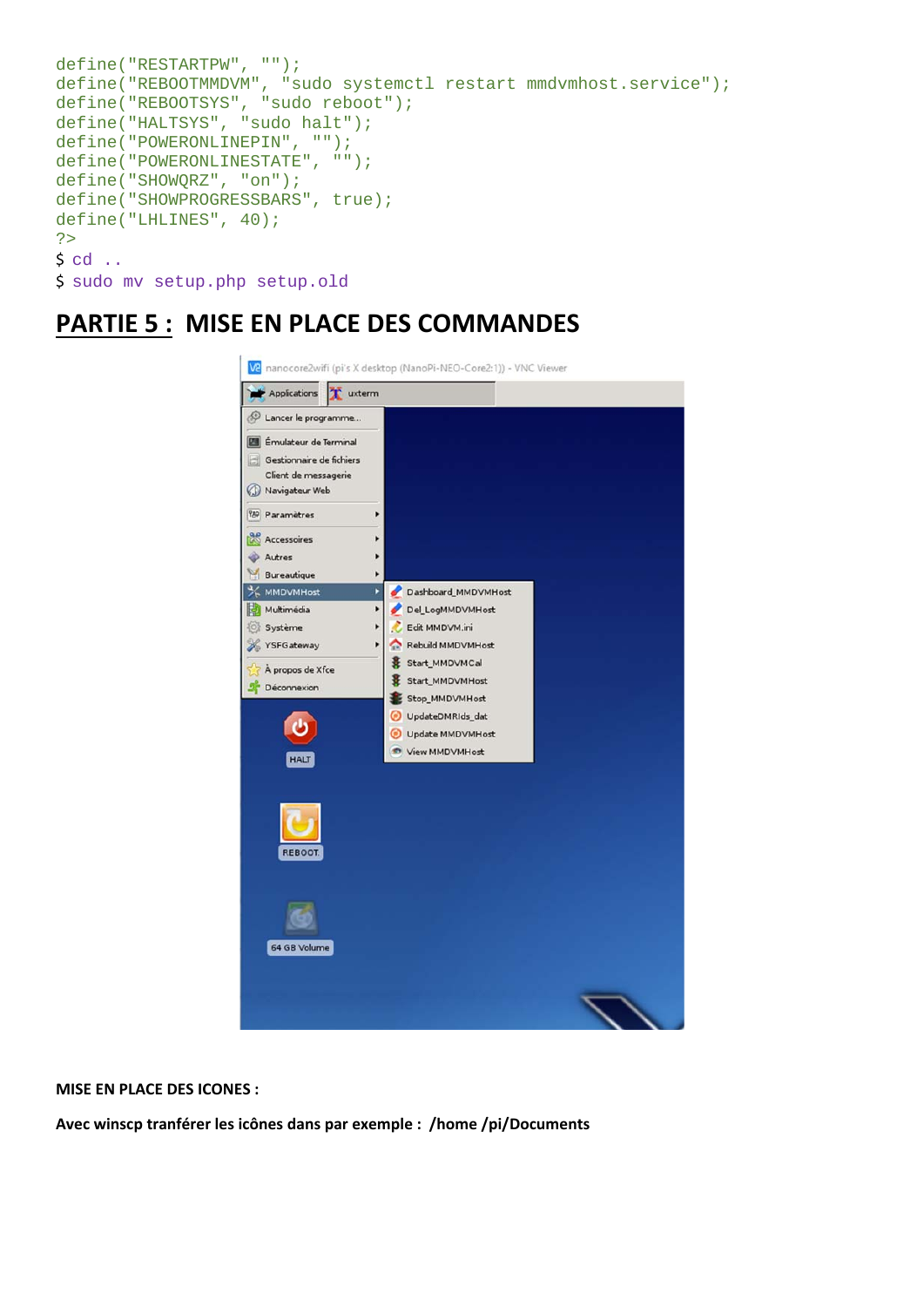| Fichier Egition Affichage Aller Aide                                                                                                                                                                                                 |                             |             |               |                   |                   |   |
|--------------------------------------------------------------------------------------------------------------------------------------------------------------------------------------------------------------------------------------|-----------------------------|-------------|---------------|-------------------|-------------------|---|
| <b>Contract of the Contract of Contract of Contract of Contract of Contract of Contract of Contract of Contract of Contract of Contract of Contract of Contract of Contract of Contract of Contract of Contract of Contract of C</b> |                             |             |               |                   |                   | ø |
| PÉRIPHÉRIQUES                                                                                                                                                                                                                        |                             |             |               |                   |                   |   |
| Système de fichiers                                                                                                                                                                                                                  |                             |             |               |                   |                   |   |
| 64 GB Volume                                                                                                                                                                                                                         | calibration1.jpeg           | deux.jpg    | edit jpeg     | feu rouge png     | feu vert.png      |   |
| <b>EMPLACEMENTS</b>                                                                                                                                                                                                                  |                             |             |               | wcDO6             | <b>HOOK</b>       |   |
| Di                                                                                                                                                                                                                                   | 000000000                   |             | ඏ             | Gateway           | Gateway           |   |
| Desktop                                                                                                                                                                                                                              | firmware.jpg                | gomme.png   | halt.png      | ircddogateway.gif | ircddbgateway.png |   |
| œ<br>Trash                                                                                                                                                                                                                           | <b>Cantigure</b><br>Include | <b>NXDN</b> | o)            |                   |                   |   |
| <b>RÉSEAU</b>                                                                                                                                                                                                                        |                             |             |               |                   |                   |   |
| <b>THE Parcourir le réseau</b>                                                                                                                                                                                                       | ircddbgatewayconfig.gi      | nxdn-2 jpg  | OEIL-ICON.png | <b>REBOOT</b> jpg | rebuild joeg      |   |
|                                                                                                                                                                                                                                      |                             | <b>STM</b>  | <b>STOP</b>   | 3                 |                   |   |
|                                                                                                                                                                                                                                      | rebuild) peg                | STM.jpg     | stop png      | trois.jpg         | un.jpg            |   |
|                                                                                                                                                                                                                                      |                             |             |               |                   |                   |   |
|                                                                                                                                                                                                                                      |                             |             |               |                   |                   |   |
|                                                                                                                                                                                                                                      | update.jpg                  |             |               |                   |                   |   |

### **Mettre les Scripts dans /home/pi/Scripts**

**Avec winscp tranférer ou écrire les scripts dans : /home /pi/Scripts** 



### **Donner les droits**

- \$ **sudo chmod 755 /home/pi/Scripts**
- \$ **sudo chmod 755 /home/pi/Scripts/\*.\***

**Mise en place des commandes : Donner les droits et faire ses « \*.desktop »** 

### \$ **sudo chmod 755 /usr/share/applications/**

**Avec winscp tranférer ou écrire les commandes dans : /usr/share/applications/** 

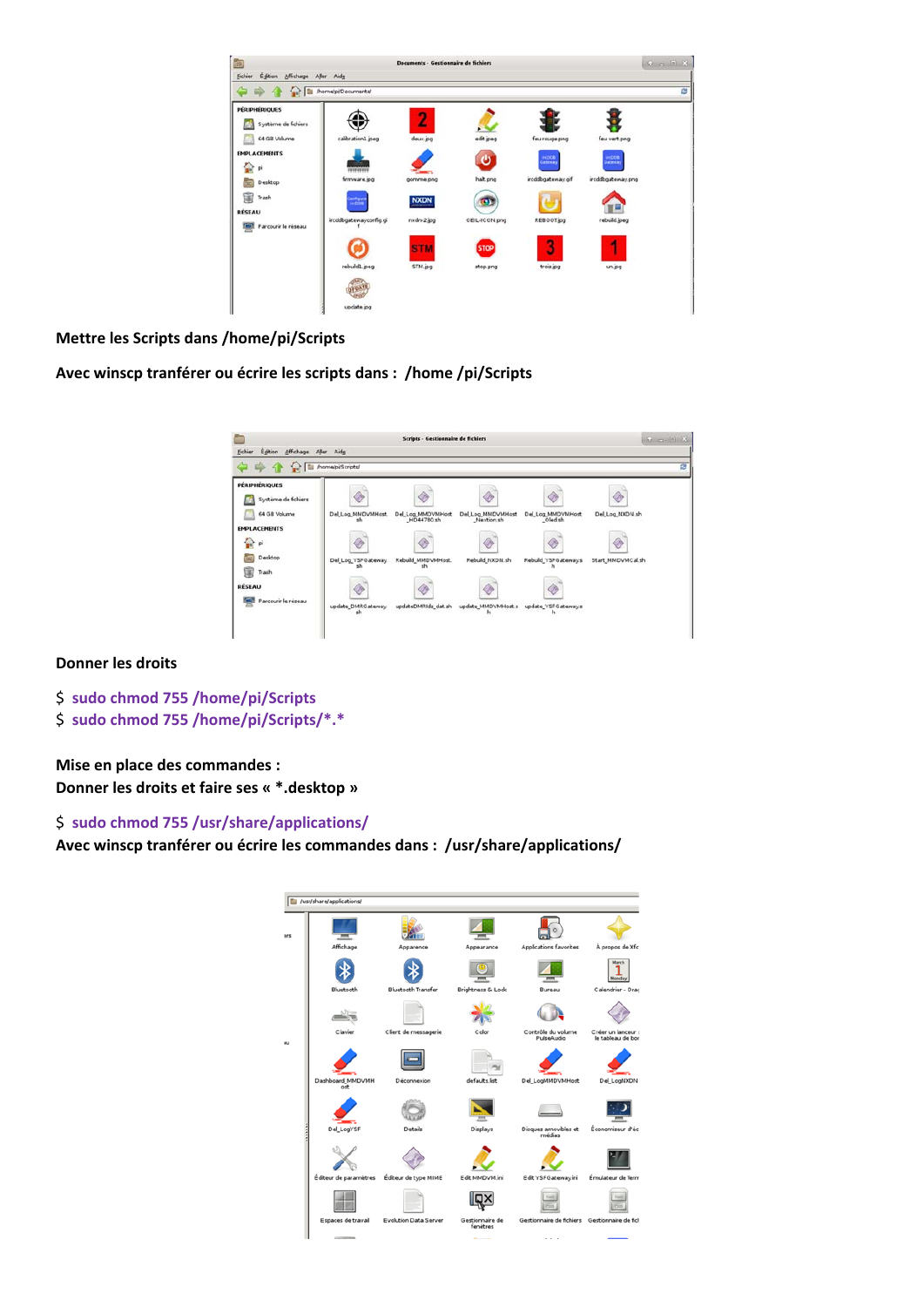**Mise en place des « directory »** 

 **Donner les droits et faire ses «\*. directory »** 

### \$ **sudo chmod 755 /usr/share/desktop‐directories/**

**Avec winscp tranférer ou écrire les « directory » dans : /usr/share/desktop‐directories/** 



**Mise en place des « groupes »** 

 **Donner les droits et faire ses « groupes » :MMDVMHOst et……………** 

\$ **sudo chmod 755 /etc/xdg/menus/xfce‐applications.menu** 

| Edition Affichage Aller Aide<br>Fichier | menus - Gestionnaire de fichiers                                                 | $\Box$<br>$+ -$ |  |  |  |  |  |  |  |
|-----------------------------------------|----------------------------------------------------------------------------------|-----------------|--|--|--|--|--|--|--|
|                                         |                                                                                  |                 |  |  |  |  |  |  |  |
|                                         | [ /etc/xdg/menus/                                                                |                 |  |  |  |  |  |  |  |
| PÉRIPHÉRIQUES                           |                                                                                  |                 |  |  |  |  |  |  |  |
| Système de fichiers                     |                                                                                  |                 |  |  |  |  |  |  |  |
| 64 GB Volume                            | »fce-applications.menu<br>xfce-settings-<br>unitycc.menu<br>gnome-               |                 |  |  |  |  |  |  |  |
|                                         | applications.menu<br>manager.menu                                                |                 |  |  |  |  |  |  |  |
| <b>EMPLACEMENTS</b>                     |                                                                                  |                 |  |  |  |  |  |  |  |
|                                         |                                                                                  |                 |  |  |  |  |  |  |  |
| Desktop                                 | xfce-applications.menu - Mousepad<br>0 = 0 X<br>$\mathcal{A}$                    |                 |  |  |  |  |  |  |  |
| Trash                                   | <b>Fichier</b><br>Edition Rechercher Affichage<br>Document Aide                  |                 |  |  |  |  |  |  |  |
| <b>RÉSEAU</b>                           | смели><br><name>Education</name>                                                 |                 |  |  |  |  |  |  |  |
|                                         | <directory>xfce-education.directory<td></td></directory>                         |                 |  |  |  |  |  |  |  |
| <b>IMI</b> Parcourir le réseau          | <include><br/><category>Education</category></include>                           |                 |  |  |  |  |  |  |  |
|                                         |                                                                                  |                 |  |  |  |  |  |  |  |
|                                         | $<$ /Menu>                                                                       |                 |  |  |  |  |  |  |  |
|                                         | <menu></menu>                                                                    |                 |  |  |  |  |  |  |  |
|                                         | <name>Games</name><br><directory>xfce-games.directory</directory>                |                 |  |  |  |  |  |  |  |
|                                         | <include></include>                                                              |                 |  |  |  |  |  |  |  |
|                                         | <category>Game</category><br>                                                    |                 |  |  |  |  |  |  |  |
|                                         | $\lt/Menu$                                                                       |                 |  |  |  |  |  |  |  |
|                                         | <menu></menu>                                                                    |                 |  |  |  |  |  |  |  |
|                                         | <name>MMDVMHost</name>                                                           |                 |  |  |  |  |  |  |  |
|                                         | <directory>MMDVMHost.directory</directory><br><include></include>                |                 |  |  |  |  |  |  |  |
|                                         | <category>MMDVMHost</category><br>                                               |                 |  |  |  |  |  |  |  |
|                                         | $<$ /Menu>                                                                       |                 |  |  |  |  |  |  |  |
|                                         | <menu></menu>                                                                    |                 |  |  |  |  |  |  |  |
|                                         | <name>YSFGateway</name>                                                          |                 |  |  |  |  |  |  |  |
|                                         | <directory>YSFGateway.directory</directory><br><include></include>               |                 |  |  |  |  |  |  |  |
|                                         | <category>YSFGateway</category>                                                  |                 |  |  |  |  |  |  |  |
|                                         | <br>                                                                             |                 |  |  |  |  |  |  |  |
|                                         |                                                                                  |                 |  |  |  |  |  |  |  |
|                                         | <menu></menu>                                                                    |                 |  |  |  |  |  |  |  |
|                                         | <name>Graphics</name><br><directory>xfce-graphics.directory<td></td></directory> |                 |  |  |  |  |  |  |  |
|                                         | <include><br/><category>Graphics</category></include>                            |                 |  |  |  |  |  |  |  |
|                                         |                                                                                  |                 |  |  |  |  |  |  |  |
|                                         |                                                                                  |                 |  |  |  |  |  |  |  |
|                                         | $*$ xtc<br><menu></menu>                                                         |                 |  |  |  |  |  |  |  |